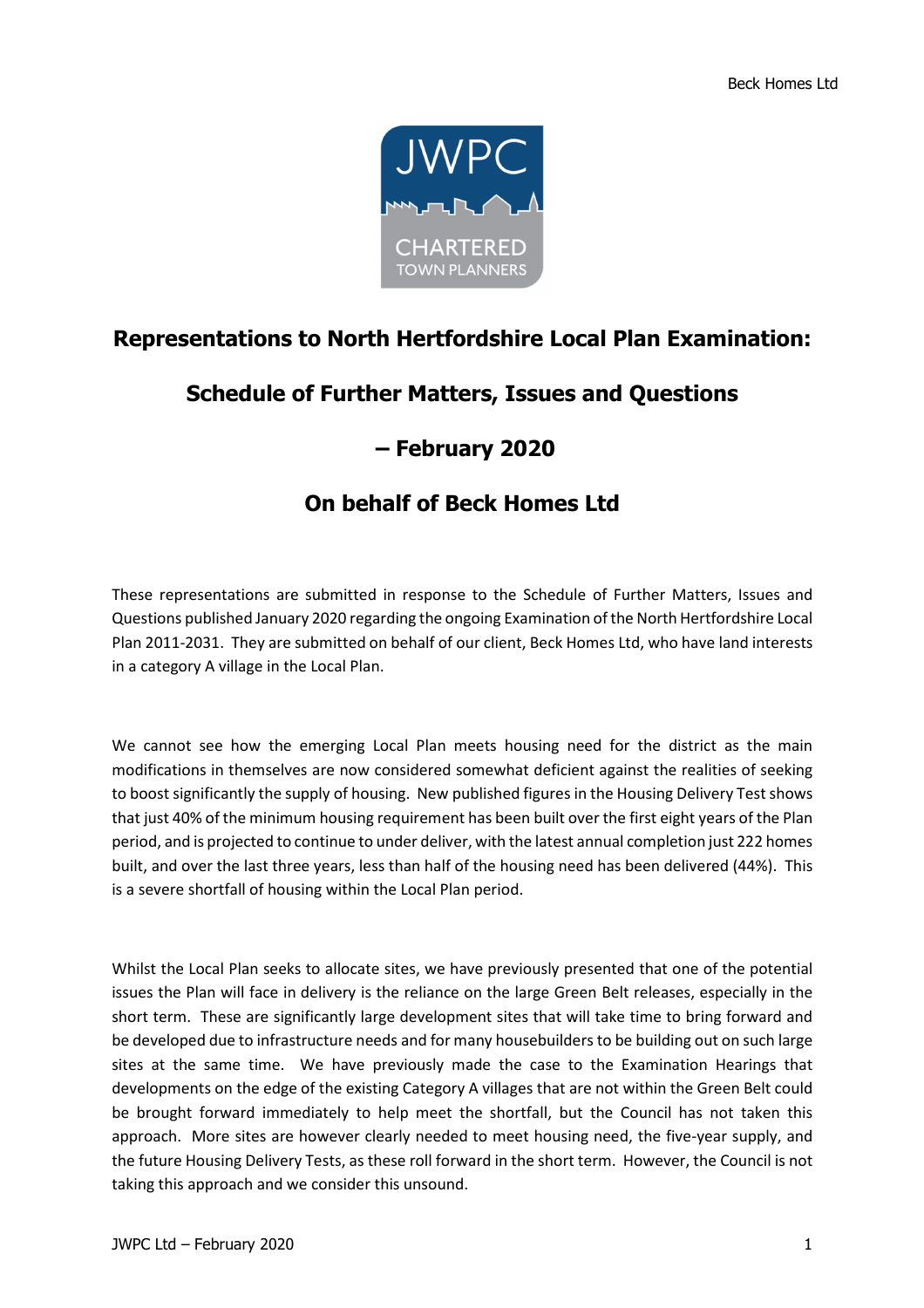Matter 22 –The Supply of Housing, is clear that the overall housing requirement in Policy SP8 cannot now be met for the Plan period and the Council will not be able to demonstrate a five-year housing land supply when measured against draft Policy IMR1. The Council's proposed solution is to reduce the overall requirement to align it with a level of housing they consider deliverable from allocations and windfall sites, and a commitment to an early review of the Local Plan. However, neither of these proposals go towards meeting the shortfall. A recent Inspector's Report into the Fylde Borough Council Annual Position Statement, published in January 2020, provides the following important reminder in relation to shortfalls in housing supply (para 14):

*The objective of national planning policy is to "…significantly boost the supply of homes…" and a 5-year HLS is regarded as a minimum position. The shortfall in delivery is not a mathematical exercise, it is real households that require homes now.* 

The Five-Year Housing Land Supply Statement published in January provides at paragraph 20 the current position in relation to progress on proposed Local Plan allocation sites. This states that positive steps have been taken where appropriate, and permissions, or resolutions to grant, have been issued on a number of proposed non-Green Belt allocations within towns and villages, and in the rural area beyond the Green Belt. It also states: 'The current absence of a five-year land supply has been a factor in relevant decisions'. This includes sites in Ashwell and Barkway and other category A locations where draft allocations are located. The document then states that: 'Equally, the Council has resisted a number of "hostile applications" on sites not proposed for allocation in the Plan'. The difference in large part between sites that the Council considered 'hostile planning applications' and those draft allocations in the Local Plan (on which consents have now being granted) is largely due to a decision at the start of the plan period regarding the number and distribution of houses to each category A village against the overall housing target in the Plan. As these overall targets cannot now be met, further development should be delivered in the short term in these areas, which are unconstrained by Green Belt.

As the situation has evidently changed since that time, we consider that the Council's approach to category A villages should be to allow development on sites adjacent to the settlements to meet immediate housing need as a response to the Housing Delivery Test (which is severely below target) and the presumption in favour is triggered. Such sites could be considered part of the windfall allowance in the Local Plan, and any perceived impact on the plan strategy would be balanced against the overall shortfall of housing. The approach to resist further development at sustainable settlements appears to be contrary to government thinking in terms of the paramount importance to delivery of housing through the introduction of the Housing Delivery Test alongside the five year supply.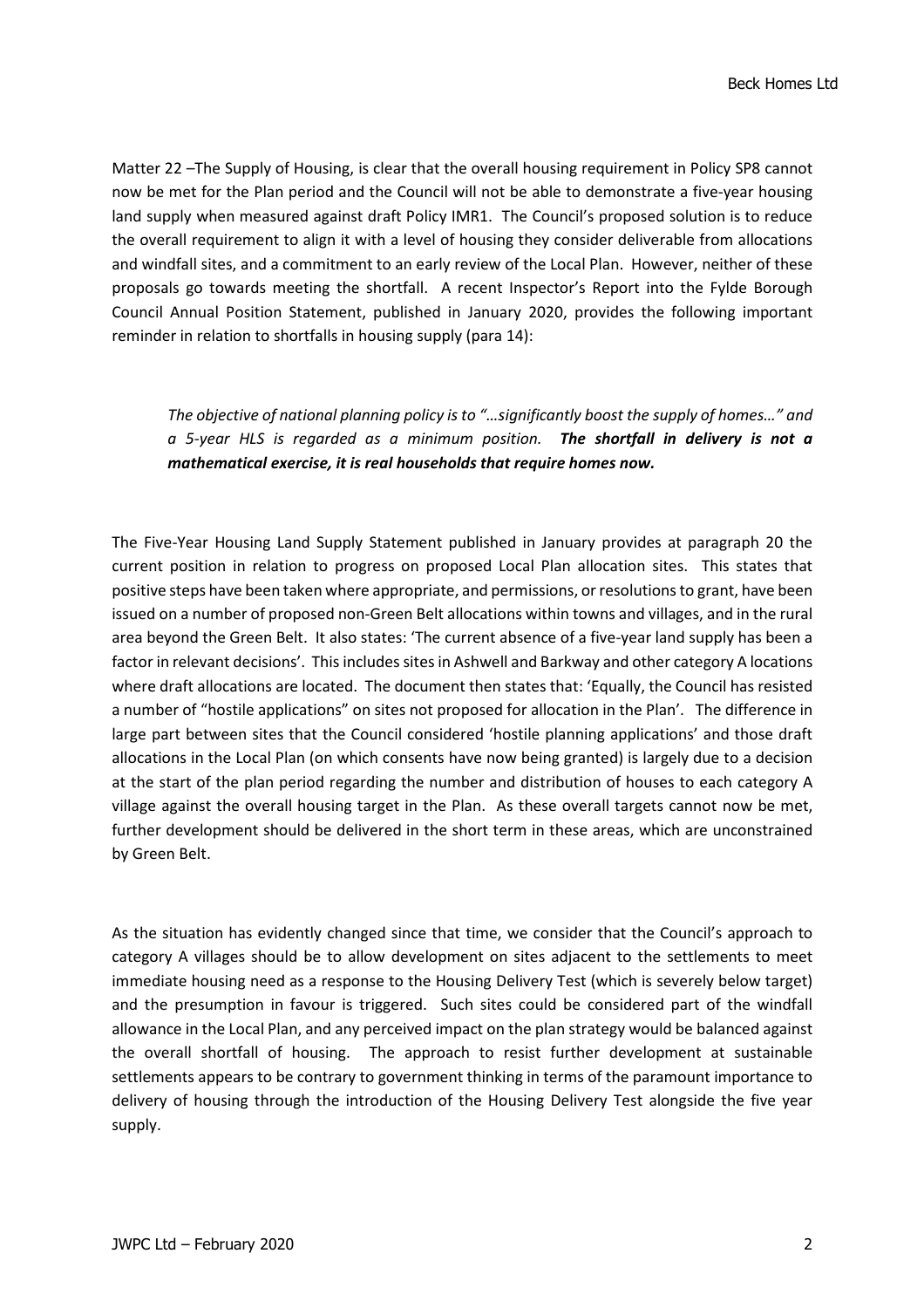Reference to the hostile application sites in the Five-Year Housing Land Supply states that several were sustained at appeal and confirms that these appeal decisions were predicated upon the anticipated resolution of the Council's current five-year supply issues through the new Local Plan in the near future, with a position that 'the ongoing delays in the Local Plan examination place the Council's ability to sustain such a position in any future appeals at risk.

North Hertfordshire currently has 1.3 years of housing land supply. In our client's experience as the promotor of one of the 'hostile applications', determined at appeal in 2018 on the predication that the Council could meet a five-year land supply in the near future, it's clear that the situation has gotten much worse and is now combined with the results of the Housing Delivery Test. The position of previous shortfall in the plan period and continued future shortfall has clearly become more extreme.

The approach now sought to be taken is not to accept more housing at sustainable locations, but to amend the housing figures downwards. Whilst we understand the reasoning in seeking to do this, the fact remains that the local authority has previously sought to limit development in locations where it is considered sustainable development can be delivered (category A villages not within the Green Belt) and that this was done on the basis that sites elsewhere would be released through the Plan upon adoption. However, acknowledging a reduction in the requirements and annual delivery targets for the remainder of the Plan period effectively means that the problem is hidden from the government's monitoring regime set up to ensure delivery of housing, through both the five-year land supply and housing delivery test.

We have previously proposed through the examination process and maintain in this statement, that a change in the approach to non-Green Belt sites on the edge of category A villages should be introduced to allow the granting of consent for additional developments until such time as the fiveyear land supply and Housing Delivery Test are met. A similar approach to the delivery of windfall sites was adopted by Pendle Borough Council in their Core Strategy. This allowed for sustainable sites outside but adjacent to sustainable settlements to be approved where they could make a positive contribution to the five-year supply of housing land. This effectively enshrined the presumption in favour of sustainable development within policy until such time that the local authority had sufficient housing land.

We acknowledge that the change in approach suggested above will not bring the Council up to the housing level it needs, but it will provide some sites in the immediate short term to meet need, with no negative impact on the overall plan strategy. The strategy in its current form has now brought forward sufficient housing sites.